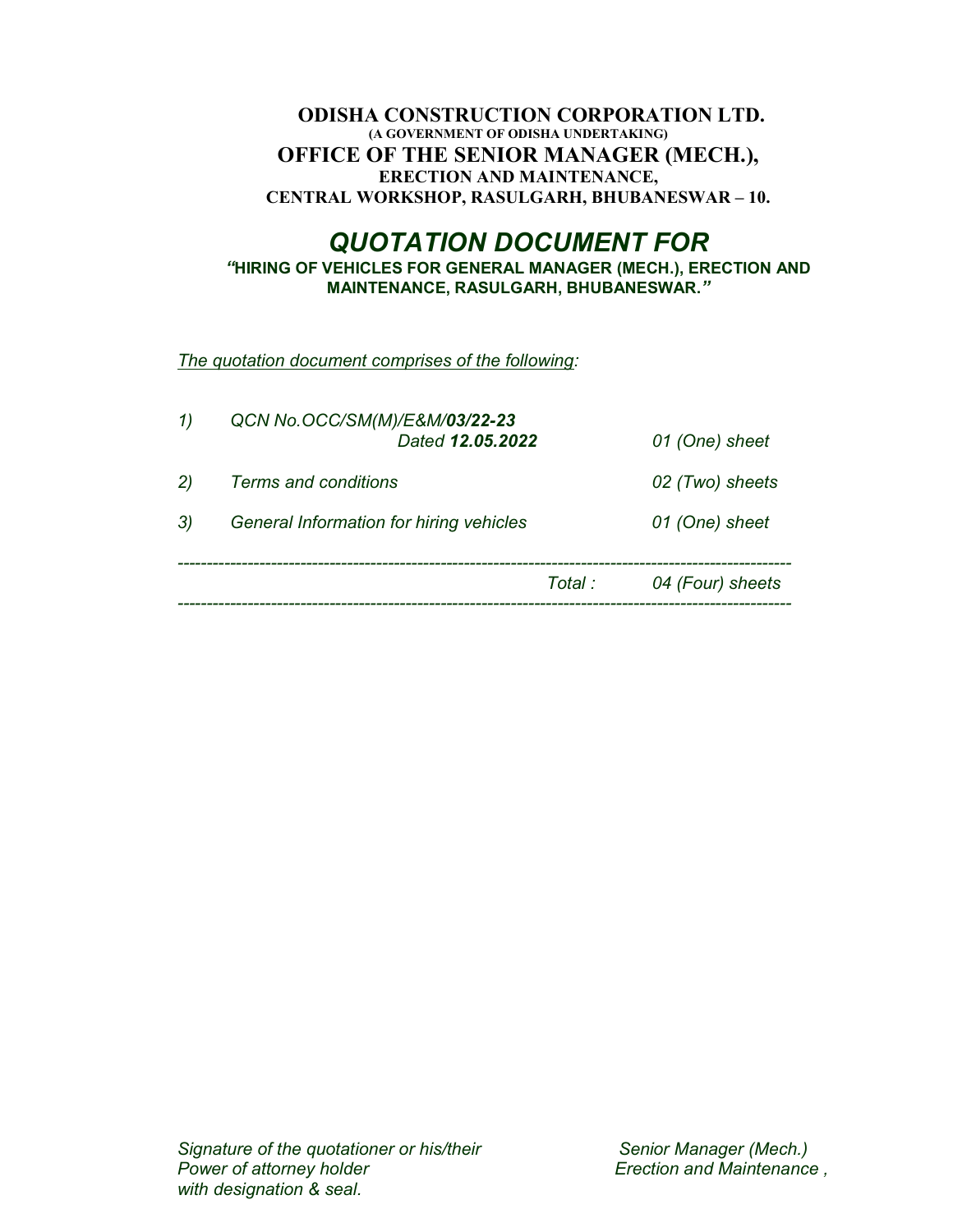#### ODISHA CONSTRUCTION CORPORATION LIMITED (A GOVT. OF ODISHA UNDERTAKING) OFFICE OF THE SENIOR MANAGER (MECH.), ERECTION AND MAINTENANCE, CENTRAL WORKSHOP, RASULGARH, BHUBANESWAR-751010 \*\*\*\*\*\*\*\*\*\*\*\*\*\*\*\*\*\*\*\*\*\*\*\*\*\*\*\*\*\*\*\*\*\*\*\*\*\*\*\*\*\*\*\*\*\*\*\*\*\*\*\*\*\*\*\*\*\*\*\*\*\*\*\*\*\*\*\*\*\*\*\*\*\*\*\*\*\*\*\*\*

#### QUOTATION CALL NOTICE NO. OCC/SM(M)/E&M/03/22-23 Dated. 12.05.2022

Sealed quotations are invited from interested reputed Travel Agencies / Tour Operators or private individuals having GST registration & GeM registration for providing 01 (One) No. of Maruti Swift Dzire / Maruti Tour 'S' Diesel / Hyundai Xcent / Any other vehicle of same category (Diesel / Petrol driven with AC) including driver with the terms and conditions (Annexure-II) for official use in office of the General Manager (Mech.), Erection & Maintenance, Odisha Construction Corporation Ltd., Rasulgarh, Bhubaneswar - 10 on monthly rent basis for a period of 06 (Six) months.

- 1. The vehicle must be in road worthy condition, shall not be more than 3 (Three) years old from the date of initial registration and must have valid commercial registration certificate, insurance certificate, fitness certificate, valid contract carriage permit, proof of up-to-date tax payment, pollution certificate etc. which are mandatory for plying of vehicle.
- 2. The driver of the vehicle must have a valid Driving license for driving light transport passenger vehicle and should be sufficiently experienced in driving transport passenger vehicle.
- 3. The driver should be well behaved, gentle and obedient in nature & shall be capable of extensive touring.
- 4. A sum of Rs. 5,000/- (Rupees five thousand) only shall be deposited by the intending quotationers in shape of Account Payee Bank draft drawn in favour of the "Odisha Construction Corporation Limited – Project Account" payable at Bhubaneswar on any Nationalised Bank / Scheduled Bank and submit along with the tender as security deposit. After completion of tender process, the amount will be refunded to unsuccessful quotatioers.
- 5. The monthly rate of hire charge to be quoted separately in the general quotation information (excluding fuel and lubricants).

| SI. No | <b>Type of vehicles</b>                                                                           | Minimum average mileage |
|--------|---------------------------------------------------------------------------------------------------|-------------------------|
|        | Maruti Swift Dzire / Maruti Tour S Diesel / Hyundai<br>Xcent / Any other vehicle of same category | 17 K.M per litre        |

- 6. The vehicle must achieve fuel efficiency as detailed herewith.
- 7. The details of the make and year of manufacture of the vehicle, registration No., mileage (K.Ms covered per litre) and name of the driver with Driving License No. and period of validity should be specifically provided in the general quotation information to be furnished with the quotation (Annexure-III).
- 8. The quotation completed in all respect should reach the undersigned on or before 23.05.2022 by 1.00 P.M. and shall be opened on the same day at 3.00 P.M. in presence of the bidders or their authorized representatives if they so desire.
- 9. The application form of quotation containing General Quotation Information & Terms and conditions for Hiring of vehicles etc. will be available in the Office of the Senior Manager (Mech.), Erection and Maintenance, Odisha Construction Corporation Ltd., on payment of  $\bar{\tau}$ .100/- plus GST@ 18% from 12.05.2022 to 23.05.2022 or can be downloaded from our website at **www.odishaconstruction.com** In case of application form is downloaded, the applicant shall furnish a Demand Draft for an amount of  $\overline{\zeta}$ . 118/- (Rupees one hundred eighteen) only towards the cost of application along with application.
- 10. The authority reserves the right to accept / reject any or all quotation without assigning any reason thereof. Any dispute arising out of this quotation shall be subject to the jurisdiction of Hon'ble High Court of Odisha at Cuttack & their subordinate courts at Bhubaneswar only.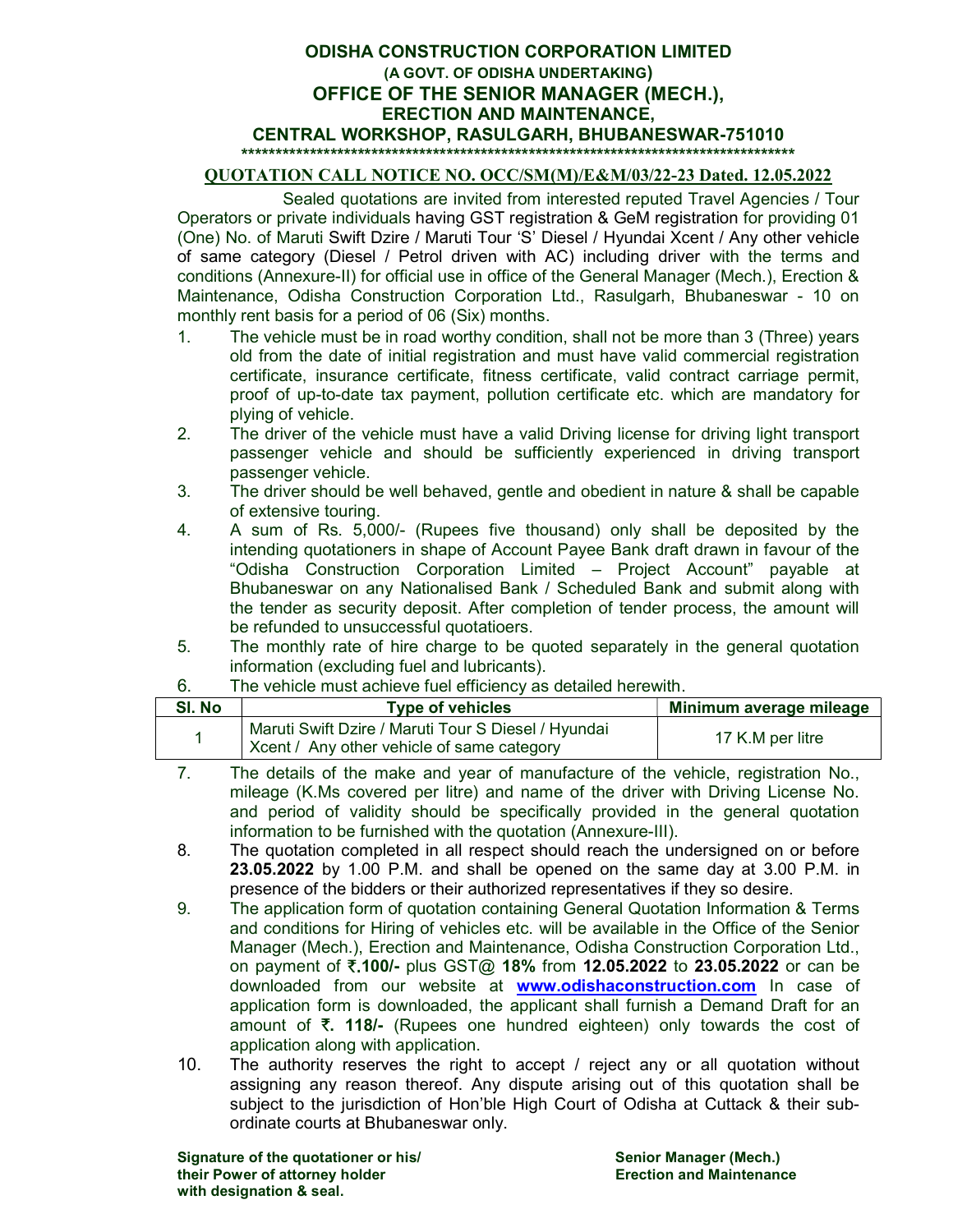## TERMS AND CONDITIIONS FOR HIRING OF VEHICLES

The following terms and conditions must be fulfilled by the successful bidder for providing a vehicle on hire on monthly rent basis.

- 1. The hired vehicle, during period of contract, shall have all necessary valid MV documents such as :- Valid Commercial Registration Certificate, Insurance Certificate, valid pollution, Fitness Certificate, Valid contract carriage permit , proof of up to date tax payment etc. and D.L. of the driver available all the times. The department / office hiring the vehicle shall not be responsible for any damage / loss caused to hired vehicle or loss of life / injury made to any person or damage to any property on account of use of hired vehicle any manner whatsoever. The hirer shall be responsible for all such litigation whatsoever.
- 2. The hire charges to be paid for monthly basis but does not include cost of diesel, which is to be supplied by OCCL basing on actual consumption. Engine oil @ 01 (One) Ltr. (Max<sup>m</sup>) per 1000 K.M. of running of the vehicle shall also be supplied by OCCL. All the expenditure of the vehicle towards repair, replacement of spare parts, lubricating Oil of Engine, Gear box and differential coolant, Tyre and Tube, Battery etc. will be borne by the owner of vehicle.
- 3. It shall be responsibility of the bidder to provide a good driver with well behaved, gentle & obedient and the salary of the driver shall be borne by the owner of the vehicle. The driver must capable of extensive touring, halting at Project sites with no extra cost.
- 4. GST registration and GeM registration are compulsory for any Service Provider to provide hired vehicle to Government offices through GeM or through open bidding.
- 5. In case of breakdown for reasons whatsoever the replacement of a vehicle of the same or better model shall be provided by the owner of the vehicle / bidder immediately with no extra cost.
- 6. The vehicle with driver shall report duty every day on time (for minimum of 26days in a month).
- 7. In case of the vehicle do not report regularly, the authority will be at liberty to reject the agreement and may engage vehicle other source with immediate effect.
- 8. In case of emergency, the driver will have to report for duty at any time as per the requirement of hirer. No extra payment shall be demanded.
- 9. Monthly hire charges and reimbursement towards cost of diesel / petrol (as per actual) and lubricants (as per Government norms) of selected bidder will be paid in every succeeding month, as per as possible within 15 days of the submission of bills by the service provider and no advance payment will be made.
- 10. The vehicle shall not be more than 3 years old from the initial registration and also in good running condition during the period of contract.
- 11. If the services are found to be unsatisfactory, the client shall give one month notice and terminate the agreement.
- 12. In case the service provider intends to withdraw the service of his vehicle and terminate the agreement, it shall be mandatory upon him to grant one month notice before such withdrawal of service and termination of agreement.
- 13. If the bidder violets any of the terms and contract office shall forfeit the entire amount of security deposit.
- 14. Owner of the vehicle must have valid fastag with account balance for payment at tolls during toll wherever required and shall be reimbursed in the next month on production of actual fastag bill.
- 15. The hired vehicle cannot be used for any private / commercial proposed beyond the office hour and holidays by the owner of vehicle.
- 16. The bidder shall not be allowed to sublet contract.The bidder shall strictly abide all rules & regulations prescribed in the Govt. of Odisha, Finance Department notification No. 30464/F/FIN-COD-MV-0001-2017 dated 06.09.2019.
- 17. GST and Income Tax as applicable will be deducted from monthly payment bill of the hired vehicle.

Signature of the quotationer or his/ Senior Manager (Mech.) their Power of attorney holder **Example 2018** Erection and Maintenance with designation & seal.